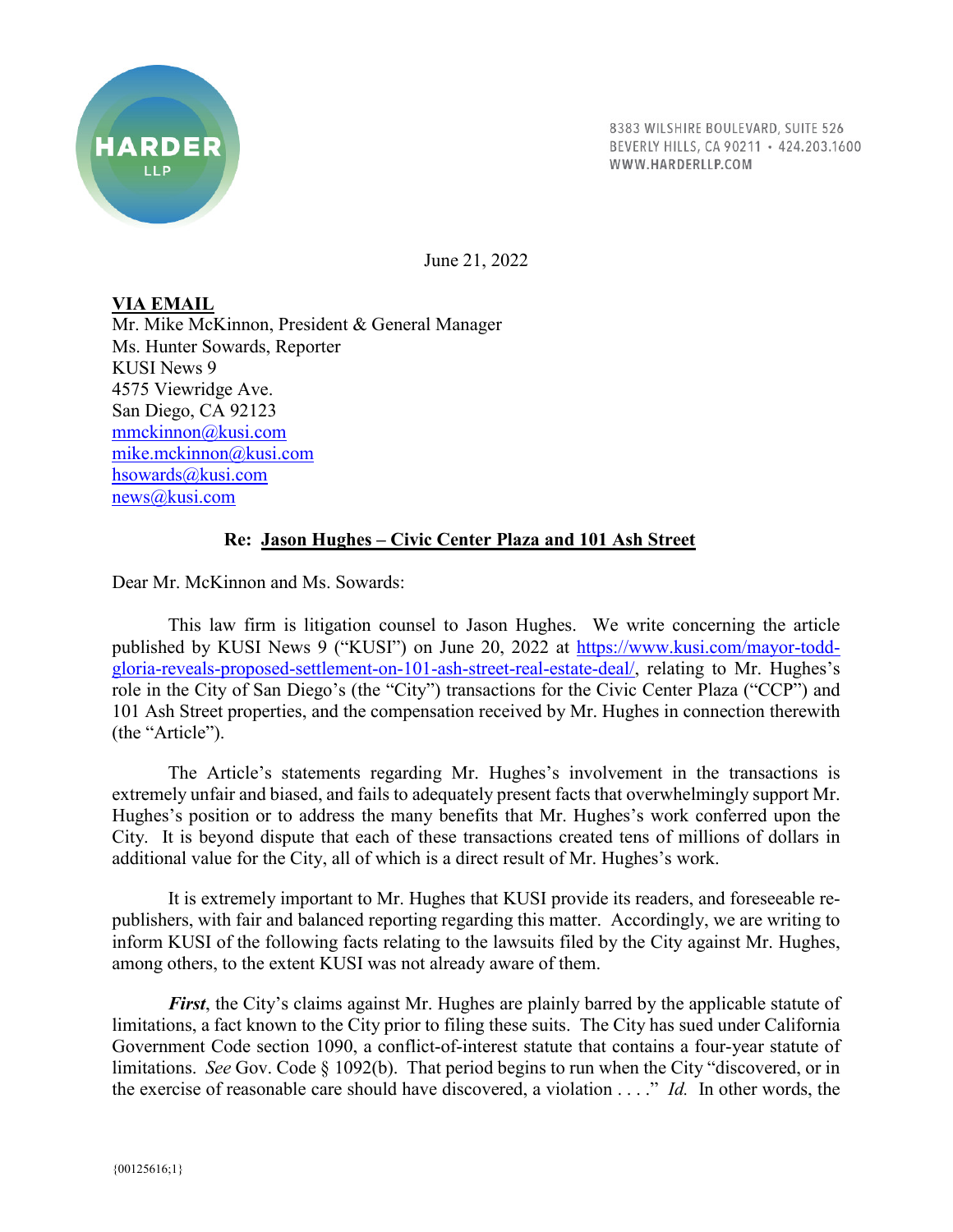standard is "inquiry notice," and it is beyond debate that the City knew about Mr. Hughes's compensation as early as fall 2014.

As you know, Mr. Hughes disclosed his intent to be compensated to *six separate senior City Officials* between August and November 2014. These officials included Mayor Kevin Faulconer, Chief of Staff Stephen Puetz, Chief Financial Officer Mary Lewis, Assistant Chief Operating Officer Ron Villa, Director of Real Estate Assets Cybele Thompson, and Asset Manager Brad Bennett. It is *undisputed* that these disclosures occurred, and recent deposition testimony confirms City employees knew Mr. Hughes would receive compensation:

- In early August 2014, Mr. Hughes met and then emailed with Mr. Villa and Mr. Bennett, informing them that the lease-to-own option he had created for any potential City acquisition was complex and would fall outside Mr. Hughes's traditional role with the City of San Diego. Based on the emails presented to him at his deposition, Mr. Villa agreed—unequivocally—that Mr. Hughes "disclosed an intent to seek compensation on these City transactions  $\dots$  *See* Villa Transcript<sup>1</sup> ("Tr.") at 106:2-6 ("[**Q.** Based on the e-mail -- e-mails that we've seen from Mr. Hughes, you agree that [he] disclosed an intent to seek compensation on these City transactions; correct? A. Correct.")
- In October 2014, after the City began to explore Mr. Hughes's lease-to-own option in more detail, Mr. Hughes *again* disclosed his intent to be compensated, this time to the City's CFO, Mary Lewis, with a copy to Mr. Villa, Ms. Thompson, and Mr. Bennett. During her first deposition, Ms. Lewis admitted to forwarding the email to her subordinate, Lakshmi Kommi, and to discussing with her Mr. Hughes's compensation. *See* Lewis Tr. (*Gordon*) at 174:20-175:1. During her second deposition, Ms. Lewis testified—again unequivocally—that she knew Mr. Hughes would be paid on the leaseto-own transactions. *See* Lewis Tr. (*101 Ash*) at 119:6-12 ("**Q.** Ms. Lewis, you knew that Mr. Hughes would get paid in connection with a lease‐to‐own transaction for the CCP building; correct? . . . **A.** Yes.").
- Ms. Thompson testified during her deposition that Mr. Hughes had likewise disclosed his intent to seek compensation to her earlier in the CCP transaction. *See* Thompson Tr. at 492:19-493:3 ("**Q.** Do you recall -- let me ask you this. Do you recall ever discussing with Mr. Hughes his plan to be compensated on the City's lease-to-own transactions? **A.** There was a day -- and I don't -- it was sometime within the first couple of months of me coming to the City when he made a comment that he may seek compensation from some party in the future related to CCP, but it wouldn't cost the City anything and it wouldn't affect their lease rate.")

 <sup>1</sup> Upon request, we can provide KUSI with copies of any transcripts, and any other documents referenced in this letter, that KUSI does not already have in its possession.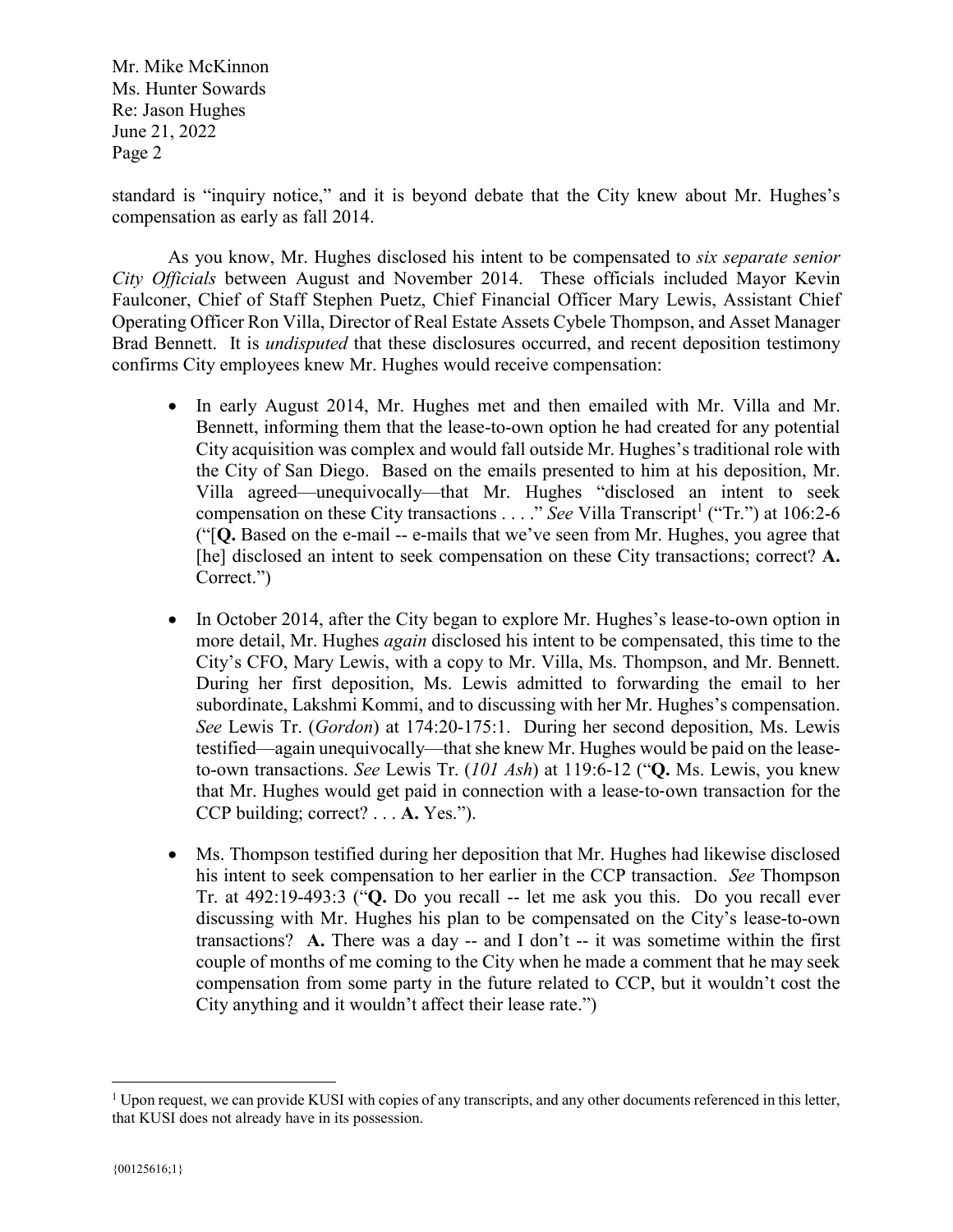- Ms. Thompson believed these disclosures were notable enough that she should report them to her supervisor, Mr. Villa. *See* Thomson Tr. at 495:16-497:2. In recalling this conversation with Ms. Thompson, Mr. Villa described Mr. Hughes's disclosures as "no news" because (a) Mr. Hughes had previously disclosed his intent to be compensated to Mr. Villa and Mr. Bennett, and (b) the City was not on the hook for Mr. Hughes's compensation, which was his only concern. *See* Villa Tr. at 106:2-6, 141:5-24, 142:6- 12, 145:21-146:3. Neither Mr. Villa nor Ms. Thompson took any further action.
- Having disclosed his compensation to four senior officials on multiple occasions, Mr. Hughes also met with then-Mayor Faulconer and his Chief of Staff Stephen Puetz on October 13 and November 19, 2014, meetings that are corroborated by the Mayor's official calendar. During the meeting on October 13, the Mayor and Mr. Puetz approved Mr. Hughes's compensation plan, and directed him to prepare a formal letter agreement regarding his compensation. During the meeting on November 19, the Mayor and Mr. Puetz directed Mr. Hughes to present the letter to Ms. Thompson for her signature. It is undisputed that Mr. Hughes did so. The selection of Ms. Thompson to sign the formal approval was not a random decision; as the Mayor and Mr. Puetz knew, Ms. Thompson was the City's highest ranking real estate official with direct responsibility for the specific City projects on which Mr. Hughes intended to seek compensation.
- Ms. Thompson testified during her depositions on April 15 and again on April 28 that she signed the letter formally approving Mr. Hughes's compensation. *See* Thompson Tr. at 355:21-356:1; 518:8-18 ("**Q.** Okay. On this letter, do you see Mr. Hughes's signature there? **A.** Yes. **Q.** And at the bottom, do you recognize your own signature? **A.** Yes. **Q.** And is that, in fact, your signature? **A.** It appears to be. **Q.** You don't have any reason to doubt that that's your signature; correct? **A.** No.")

Not a single one of the six senior City officials who were well aware that Mr. Hughes intended to seek compensation ever objected or asked Mr. Hughes for additional details on his compensation. Nor did those officials reach out to the City Attorney's Office or any other ethics body to determine whether Mr. Hughes was permitted to be paid. *See, e.g.,* Thompson Tr. at 537:11-22 ("**Q.** After you signed the November 19th letter, did you ever ask Mr. Hughes any questions about his compensation? **A.** No. **Q.** You told me a few minutes ago that the letter says he would seek compensation; correct? **A.** Yes. **Q.** Did you ever ask him if he got compensation? **A.** No. **Q.** Did you ever ask Mr. Hughes how much he was paid, if anything? **A.** No."); Villa Tr. at 145:3-9 ("**Q.** Okay. If anything about what Ms. Thompson reported to you had seemed inappropriate or illegal or sinister, would you have reported it up the chain of command that you were in? **A.** Absolutely. **Q.** But you didn't? **A.** No.")

This failure by City officials to follow up on Mr. Hughes's transparent disclosures is fatal to the City's claims under the relevant four-year statute of limitations. This is because, when a party becomes "aware of facts which would make a reasonably prudent person suspicious, [the party] had a duty to investigate, and [is] charged with knowledge of matters which would have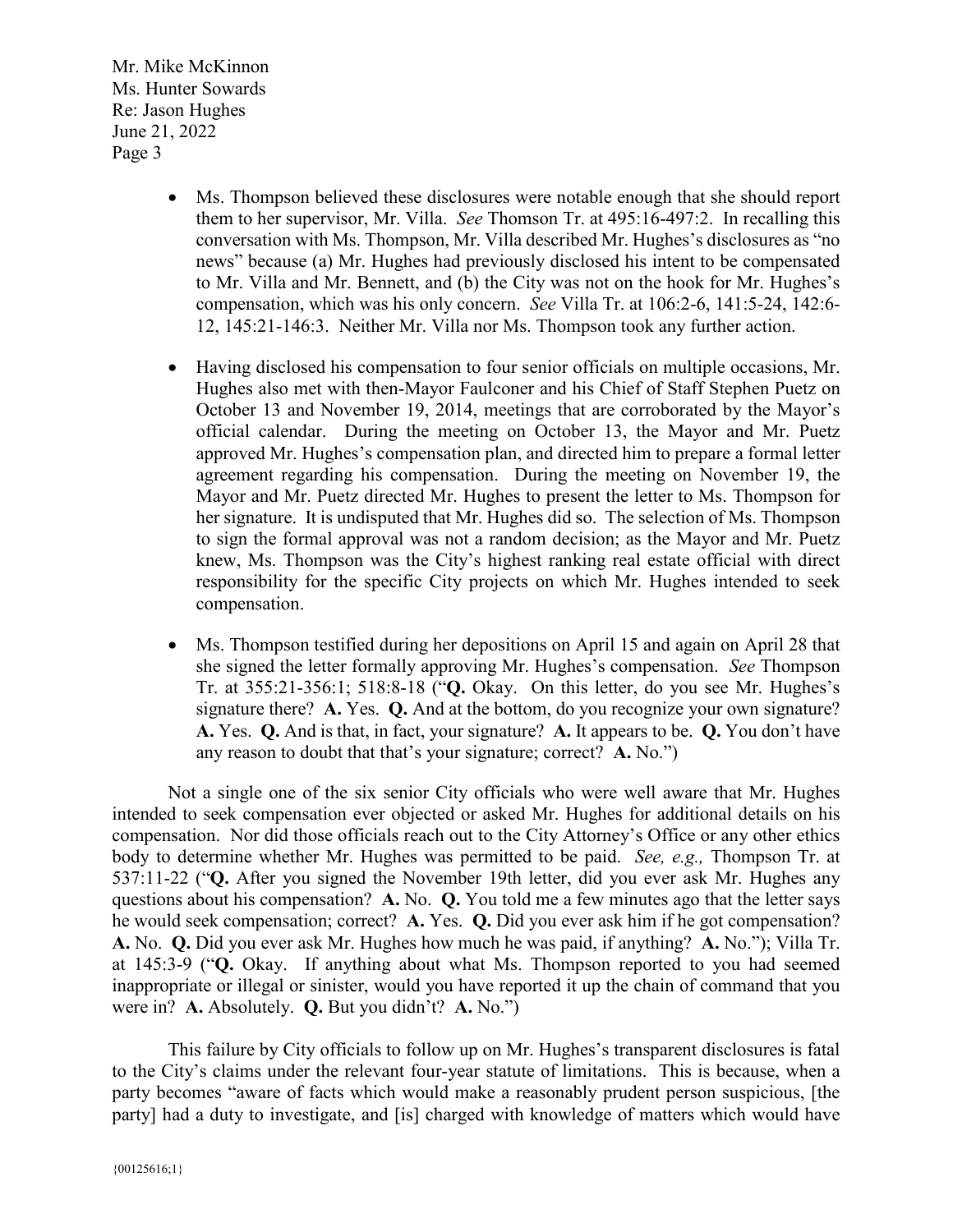been revealed by such an investigation." *Krolikowski v. San Diego City Empls.' Ret. Sys.* (2018) 24 Cal.App.5th 537, 562. While the City's statutory period arguably began running as early as August 2014, even using the date of Mr. Hughes's payments as the start date, the City's deadline to bring claims related to CCP and 101 Ash expired in June 2019 and January 2021, respectively.

The City's decision to file lawsuits against Mr. Hughes was reckless at the time and is even more irresponsible today. It does not deserve the unquestioning support of media outlets like KUSI. Through presentations and letters, the City was on notice prior to filing its lawsuit that its claims were time-barred. Yet the City still pushed forward regardless, myopically focused on burying from public attention its own role in the botched remodel of 101 Ash. Mr. Hughes intends to bring legal action against the City for malicious prosecution, once the Court has granted summary judgment. The City's claims are time-barred, and the City knew it when it wasted taxpayer dollars by filing its frivolous lawsuit. 2

*Second,* section 1090 does not apply to Mr. Hughes, an informal advisor with no contract, no governmental decision-making power, and no formal role with the City of San Diego. Mr. Hughes does not fall within the scope of section 1090, a statute that, by its unambiguous terms, applies only to "city officers or employees." While it is true that the statute has been extended in recent years to cover independent contractors, it has *never*—not once in the history of section 1090—been applied to someone like Mr. Hughes, an informal advisor with no contract. The failure of the City to identify even a single legal authority to support its position is telling.

Instead, the City's argument appears to rely on a document from 2013 in which then-Mayor Filner appointed Mr. Hughes as a "special assistant." What the City neglects to mention is that this "position" expired upon the conclusion of the Filner administration, at which point Mr. Hughes returned to his undefined position providing informal advice when asked. On multiple occasions thereafter, Mr. Hughes reached out to City staff—including the Assistant Chief Operating Officer under then-Interim Mayor Gloria on September 11, 2013—to inquire whether the Filner letter should be renewed or whether there was any other paperwork he should complete to document his role with the City. He was ignored each time. The City cannot have it both ways: ignoring Mr. Hughes's repeated requests for clarification as to his role, while arguing he is unambiguously covered by a state conflict-of-interest statute.

Importantly, every disinterested party to examine these transactions—including the City Auditor's Office—has concluded it was the City, not Mr. Hughes, that failed in its obligations. In his report last year, for example, the City Auditor made clear that "the Mayor's Chief of Staff [was] responsible for documenting a Mayoral consultant's range of duties, along with a determination of the extent of their economic disclosure requirements." City Auditor's Report at 31. Despite this clear assignment of responsibility, the Mayor's Office routinely failed to "document [Hughes's] duties and determine whether [Hughes] should disclose his economic interests . . . ." *Id*. The Mayor's Office also failed to require Mr. Hughes to sign any "general contract terms" that would have required him to "disclose [his] relevant financial interests in a

<sup>&</sup>lt;sup>2</sup> The same is true of the City's add-on claims for fraud and breach of fiduciary duty.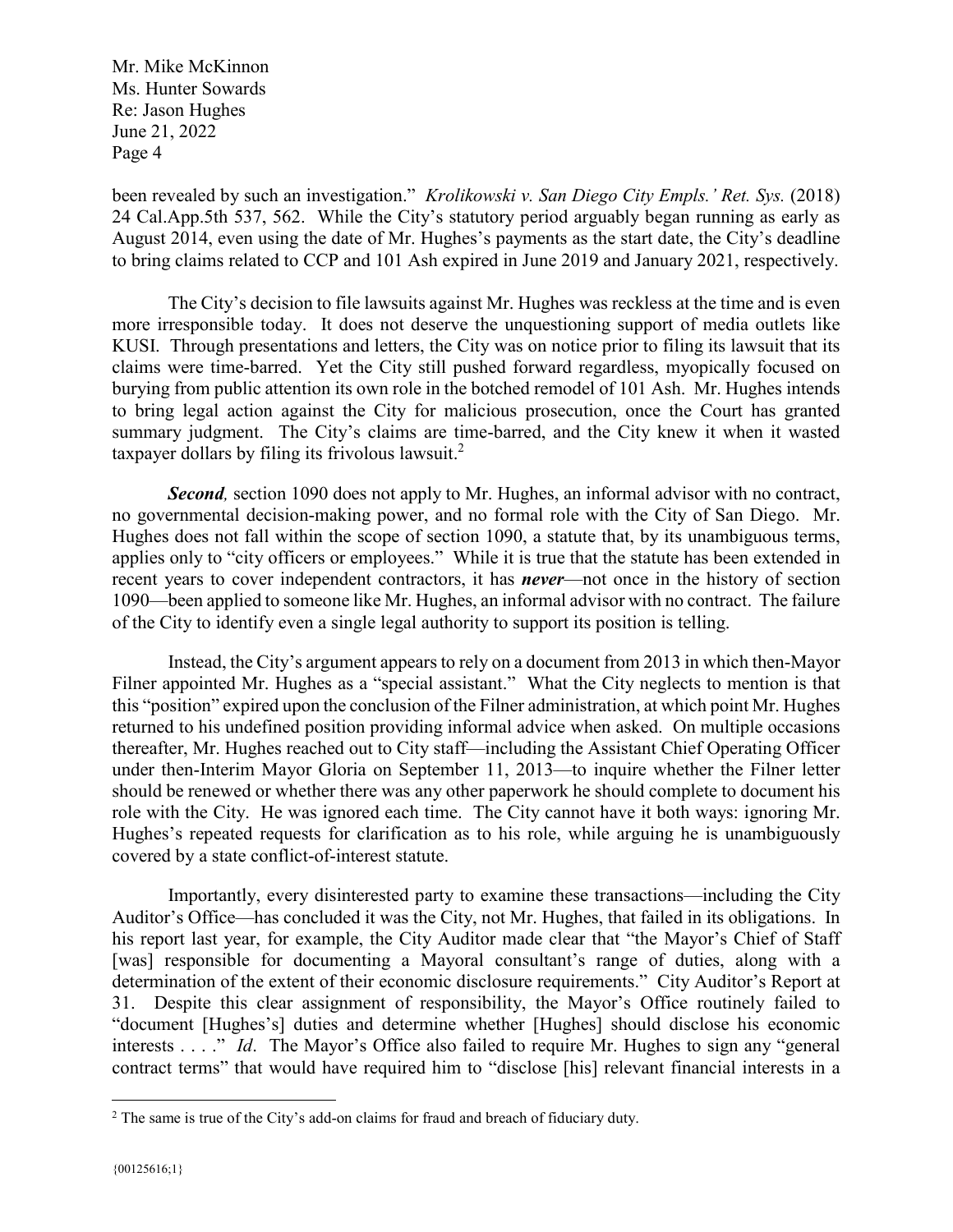statement of economic interests." *Id*. at 32. Because the Mayor's Office neglected to ensure Mr. Hughes was under contract, the Auditor concluded that Mr. Hughes was "not subjected to these contract conditions." *Id*.

For his part, Stephen Puetz, the Mayor's Chief of Staff at the time, freely agreed during his deposition that he did not document either Mr. Hughes's role with the City or his economic disclosure obligations. *See* Puetz Tr. at 102:2-12 ("**Q.** As you sit here today, do you agree with the statement that the Mayor's Chief of Staff is responsible for making a determination of the extent of a mayoral consultant's economic disclosure requirements? **A.** I have no reason to dispute it. **Q.** What did you do to document the duties of Mr. Hughes in connection with the service to Mayor Faulconer? **A.** I don't know that there was any formal documentation."); 113:22-25 ("**Q.** Did you take any steps to confirm that Mr. Hughes was under contract such that those provisions [of federal, state, and local law] were applicable to him? **A.** No.")

This failure by the City administration to give Mr. Hughes guidance as to his role and his disclosure obligations was not only a disservice to Mr. Hughes, it also led to confusion among other senior officials. Mr. Villa testified, for example, that Mr. Hughes had no "specific job description . . . because there was no contract." *See* Villa Tr. at 168:8-13 ("Mr. Hughes's role was -- was as -- in my mind, was as a goodwill ambassador in the real estate transactions that the City did. I don't think that there was any specific -- because there was no contract, there was no specific job description on what his role could be or should be.") Ms. Thompson likewise testified as to this ambiguity. *See* Thompson Tr. 524:4-8 ("**Q.** . . . You have no understanding one way or the other, then or now, as to what 'special assistant' means as used by Mr. Hughes in this letter that you signed. **A.** Correct."). For the City to now argue that Mr. Hughes's role was somehow defined and fell within state conflict-of-interest statutes is false and disingenuous.

Further, regardless of how Mr. Hughes's role with the City is characterized, that role was fundamentally altered when Mr. Hughes developed the lease-to-own idea in 2014. He was crystal clear with every City official he spoke with that this idea was complex, akin to an "investment banking type transaction," and distinct from his traditional role informally advising the City on traditional leases. *See*, e.g., Thompson Dep. Exs. 71, 78 (Hughes's October 21, 2014 Email Disclosure to Mary Lewis and November 19, 2014 Disclosure Letter Signed by Cybele Thompson); Villa Dep. Ex. 05 (Hughes's August 4, 2014 Email Disclosure to Brad Bennett). Each of those six officials had ample opportunity to decline Mr. Hughes's offer or to instruct him that he could not seek compensation. But across the board, they did not. The City's self-serving position now, that he is covered by section 1090, is baseless and meritless. In short, Mr. Hughes was an informal advisor not covered by section 1090.

*Third*, even if the City could somehow show that Mr. Hughes acted as a "contractor" for the City—which it cannot—recent case law establishes that he would not be covered by section 1090 because of the numerous disclosures set forth above. In *People v. Superior Court (Sahlolbei)* (2017) 3 Cal.5th 230, the California Supreme Court extended section 1090 to cover independent contractors, but it specifically held that this rule "might give way in circumstances where a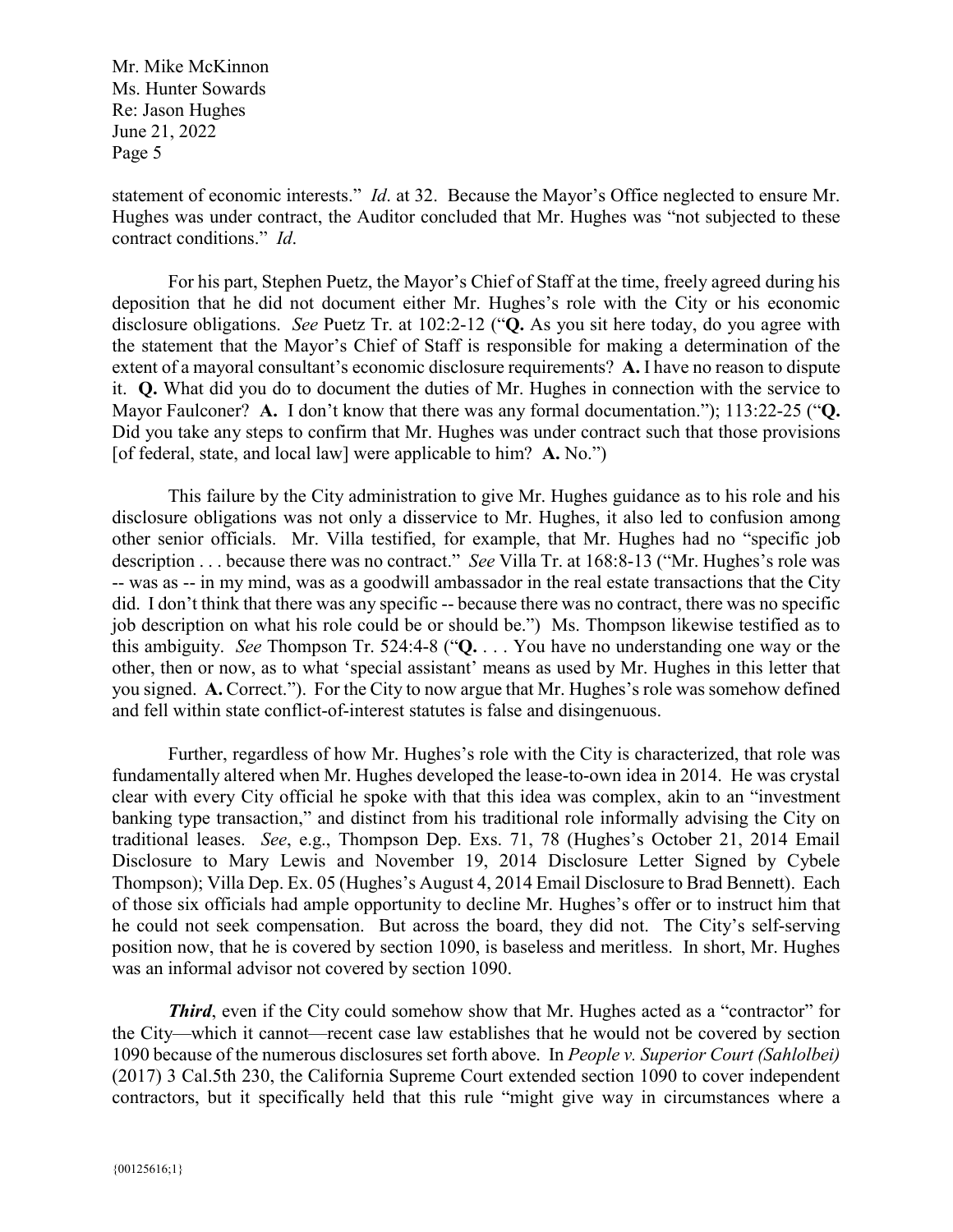contractor reasonably believed he or she was not expected to subordinate his or her financial interests to the public's." *Id.* at 240. What more could Mr. Hughes have done to express his intent to be compensated than to disclose it to six separate senior City officials over the span of five months? Any one of those officials could have simply told Mr. Hughes "No", but they did not. Mr. Hughes did not believe he was under any obligation to undertake a complex, highly specialized and time-consuming business transaction for free, nor did any of the six City officials. It was not until the City saw Mr. Hughes as a convenient scapegoat for the City's own incompetence in handling the 101 Ash remodel, that the City changed its position.

In light of the foregoing, KUSI is on notice of the true facts with respect to the matters addressed above. Many of these facts are found in publicly available records and court proceedings. Please be advised that any publication by KUSI of any false and defamatory statements regarding these matters would give rise to claims for, among others, libel, tortious interference with contract and prospective economic advantage, and intentional infliction of emotional distress. Even if a court were to find Hughes to be a public figure, actual malice still would be established because KUSI has consciously disregarded all of the above cited facts. *Harte-Hanks Communications, Inc. v. Connaughton*, 491 U.S. 657, 682 (1989) (finding actual malice where defendant was aware of significant evidence contradicting its claims and yet still went ahead with publication).

In addition, we demand that KUSI update the Article to include the following on-the-record statement on behalf of Mr. Hughes, and contact counsel for Mr. Hughes, Mike Attanasio at Cooley LLP, prior to publishing any further articles or airing any further stories regarding the CCP and 101 Ash Street transactions, to enable Mr. Hughes to have a meaningful opportunity to comment on the same:

**Jason Hughes is not a party to any settlements involving 101 Ash Street or Civic Center Plaza for one simple reason. He had written approval to be compensated by the most senior real estate official in City government, Cybele Thompson, and he also disclosed his intent to be compensated on lease-to-own transactions to five other senior City officials, including the then-Mayor, his chief-of-staff, the City's CFO and Deputy COO who oversaw the City's real estate department. Mr. Hughes did nothing wrong, and the City's ongoing attempt to damage his reputation and to harm the San Diego company that he built should be seen for what it is – a cynical attempt to divert attention from the City's own failings. Mr. Hughes looks forward to his day in court and a fair review of all the facts.**

Any publication of false facts, the failure to comply with the foregoing demands, and any continued interference with Mr. Hughes's business relationships, would have the natural and foreseeable consequence of causing him to suffer tremendous long-term monetary damages, in the millions of dollars. This would leave Mr. Hughes with no alternative but to consider instituting immediate legal proceedings against KUSI and all persons and entities involved in the publication